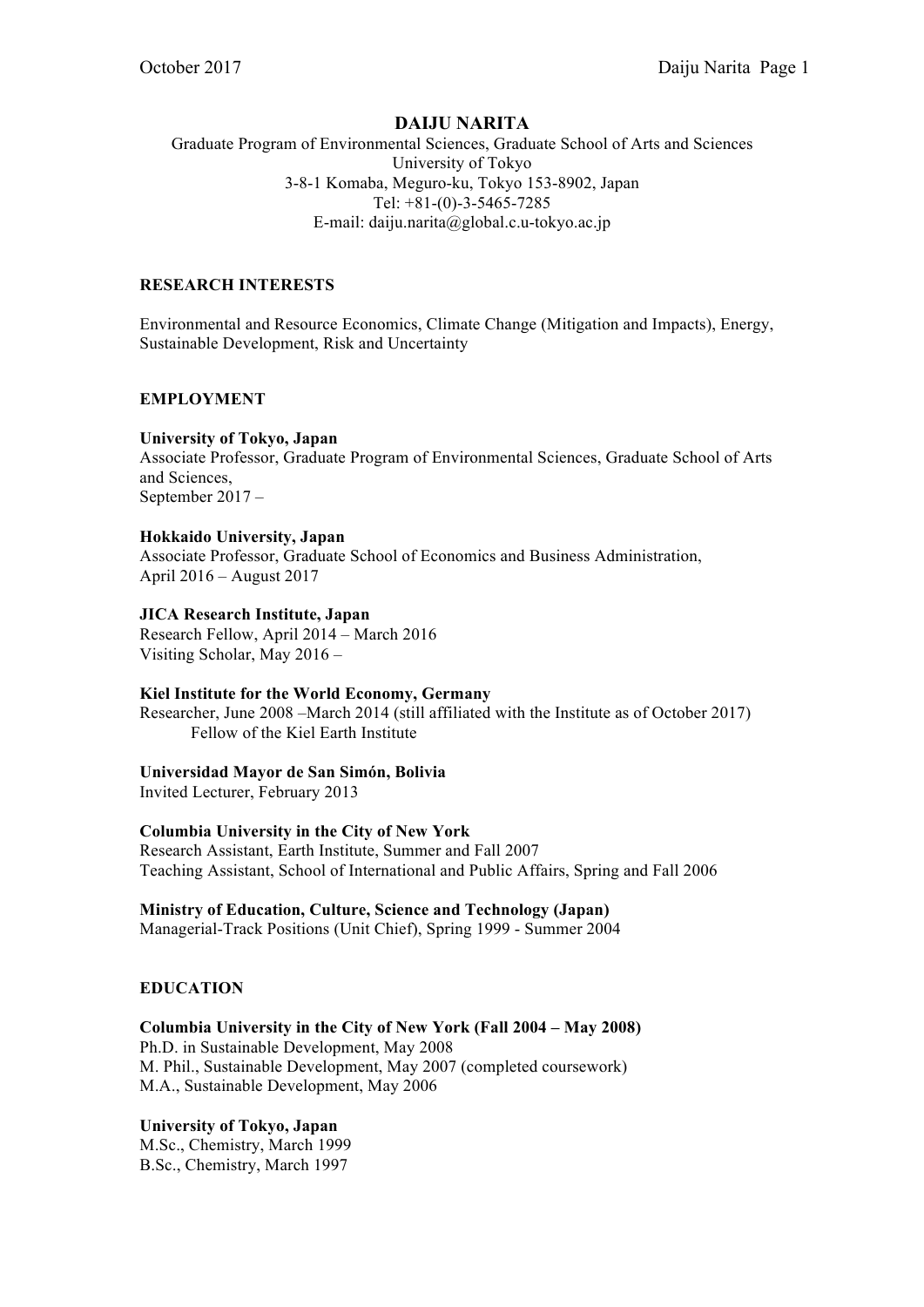## **PEER-REVIEWED PUBLICATIONS**

Narita, D., Wagner, U.J., "Strategic Uncertainty, Indeterminacy, and the Formation of International Environmental Agreements," *Oxford Economic Papers* 69 (2): 432-452, 2017.

Rehdanz, K., Schröder, C., Narita, D., Okubo, T., "Public Preferences for Alternative Electricity Mixes in Post-Fukushima Japan," *Energy Economics* 65: 262–270, 2017.

Lontzek, T.S., D. Narita, and O. Wilms, "Stochastic Integrated Assessment of Ecosystem Tipping Risk," *Environmental and Resource Economics* 65 (3): 573–598, 2016.

Narita, D., and G. Klepper, "Economic Incentives for Carbon Dioxide Storage under Uncertainty: A Real Options Analysis," *International Journal of Greenhouse Gas Control* 53: 18–27, 2016.

Narita, D., and K. Rehdanz, "Economic Impact of Ocean Acidification on Shellfish Production in Europe," *Journal of Environmental Planning and Management*, DOI:10.1080/09640568.2016.1162705, 2016.

Rehdanz, K., H. Welsch, D. Narita and T. Okubo, "Well-Being Effects of a Major Natural Disaster: The Case of Fukushima," *Journal of Economic Behavior & Organization*, 116 (C): 500-517, 2015.

Schröder, C., K. Rehdanz, D. Narita, and T. Okubo, "The Decline in Average Family Size and Its Implications for the Average Benefits of Within-Household Sharing," *Oxford Economic Papers* 67(3): 760-780, 2015.

Cai, Y., K.L. Judd, T.M. Lenton, T.S. Lontzek, and D. Narita, "Environmental Tipping Points Significantly Affect the Cost−Benefit Assessment of Climate Policies," *PNAS*, 112 (15): 4606-4611, 2015.

Narita, D., and M. Quaas, "Adaptation to Climate Change and Climate Variability: Do It Now or Wait and See?" *Climate Change Economics*, 5 (4) 1450013, 2014.

Golub, A., D. Narita, and M. Schmidt. "Uncertainty in Integrated Assessment Models of Climate Change: Alternative Analytical Approaches," *Environmental Modeling and Assessment*, 19 (2), 99-109, 2014.

Maddison, D., Rehdanz, K., and D. Narita. "The Household Production Function Approach to Valuing Climate: The Case of Japan," *Climatic Change*, 116 (2), 207-229, 2013.

Hsiang, S.M., and D.Narita. "Adaptation to Cyclone Risk: Evidence from the Global Cross-Section," *Climate Change Economics*, 03, 1250011, 2012.

Emadodin, I., D. Narita and H.R. Bork. "Soil Degradation and Agricultural Sustainability: An Overview from Iran," *Environment, Development and Sustainability*, 14 (5), 611-625, 2012.

Van Ruijven, B., M. Weitzel, M. den Elzen, D. van Vuuren, S. Peterson, and D. Narita, "Emission Allowances and Mitigation Costs of China and India Resulting from Different Effort-Sharing Approaches," *Energy Policy*, 46, 116–134, 2012.

Narita, D., K. Rehdanz, and R.S.J. Tol. "Economic Costs of Ocean Acidification: A Look into the Impacts on Global Shellfish Production," *Climatic Change*, 113 (3), 1049-1063, 2012.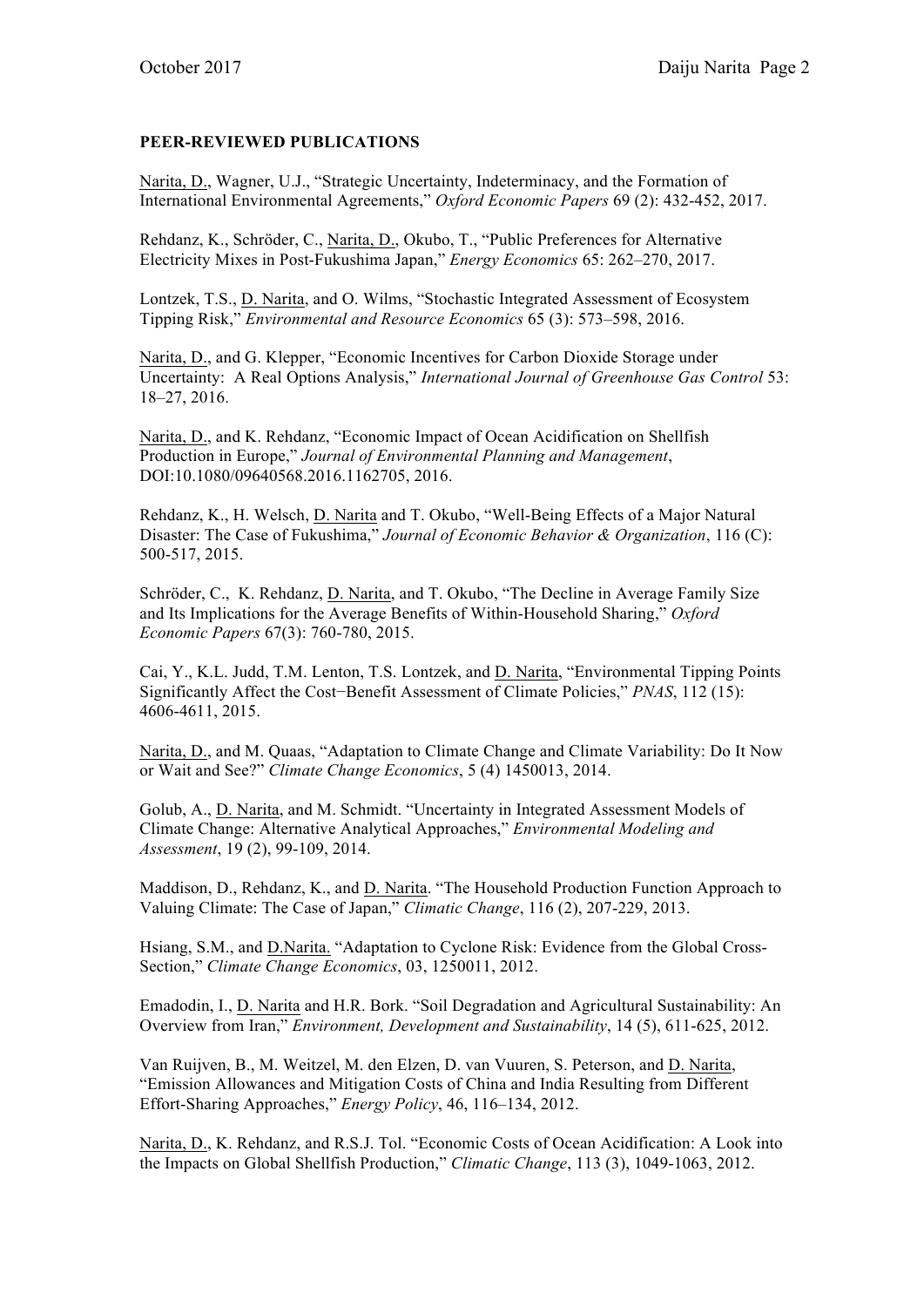Heitmann, N., C. Bertram, and **D. Narita**, "Embedding CCS Infrastructure into the European Electricity System: The Need for Policy Coordination towards Efficient Installation," *Mitigation and Adaptation of Strategies for Global Change*, 17 (6), 669-686, 2012.

Narita, D., "Managing Uncertainties: The Making of the IPCC's Special Report on Carbon Dioxide Capture and Storage," *Public Understanding of Science*, 21(1): 84 – 100, 2012.

Lontzek, T., and D. Narita, "Risk-Averse Mitigation Decisions under an Unpredictable Climate System," *Scandinavian Journal of Economics*, 113 (4): 937–958, 2011.

Narita, D., R.S.J. Tol and D. Anthoff, "International Climate Policy and Regional Welfare Weights," *Environmental Science and Policy*, 13 (8): 713-720, 2010.

Narita, D., Tol, R., Anthoff, D., "Economic Costs of Extratropical Storms under Climate Change: An Application of FUND," *Journal of Environmental Planning and Management* 53(3): 371–384, 2010.

Kretschmer, B., D. Narita and S. Peterson, "The Economic Effects of the EU Biofuel Targets," *Energy Economics* 31: S285-S294, 2009.

Narita, D., R.S.J. Tol, and D. Anthoff, "Damage Costs of Climate Change through Intensification of Tropical Cyclone Activities: An Application of FUND," *Climate Research* 39: 87–97, 2009.

Mauzerall, D., D. Narita, H. Akimoto, L. Horowitz, S. Walters, D. Hauglustaine, and G. Brasseur, "Seasonal Characteristics of Tropospheric Ozone Production and Mixing Ratios Over East Asia: A Global Three-Dimensional Chemical Transport Model Analysis," *Journal of Geophysical Research* 105: 17895-17910, 2000.

Narita, D., P. Pochanart, J. Matsumoto, and 8 authors, "Seasonal Variation of Carbon Monoxide at Remote Sites in Japan," *Chemosphere - Global Change Science* 1: 137-144, 1999.

## **NON-PEER-REVIEWED PUBLICATIONS**

成田 大樹, 環境の持続可能性と経済成長の関係について, 開発援助研究レビュー No.2, 2016. (in Japanese)

Brander, L.M., D. Narita, K. Rehdanz, and R.S.J. Tol, The Economic Impacts of Ocean Acidification. in P.A.L.D. Nunes, P. Kumar, and T. Dedeurwaerdere (eds.) *Handbook On The Economics Of Ecosystem Services And Biodiversity*, Chentenham, UK: Edward Elgar, 2014.

Bahr, G., D. Narita, and W. Rickels, 2012. "Recent Developments in European Support Systems for Renewable Power," Kiel Policy Brief 53.

Bertram, C., N. Heitmann, D. Narita and M. Schwedeler, 2012. "How Will Germany's CCS Policy Affect the Development of a European CO<sub>2</sub> Transport Infrastructure?" Kiel Policy Brief 43.

Narita, D., 2011. "Do We Know Enough to Control the Environmental Problems Now or Should We Wait Until More Is Known?" in Trofimenko, N. (ed.) *Climate Change: Current Issues*, Kiel Institute for the World Economy.